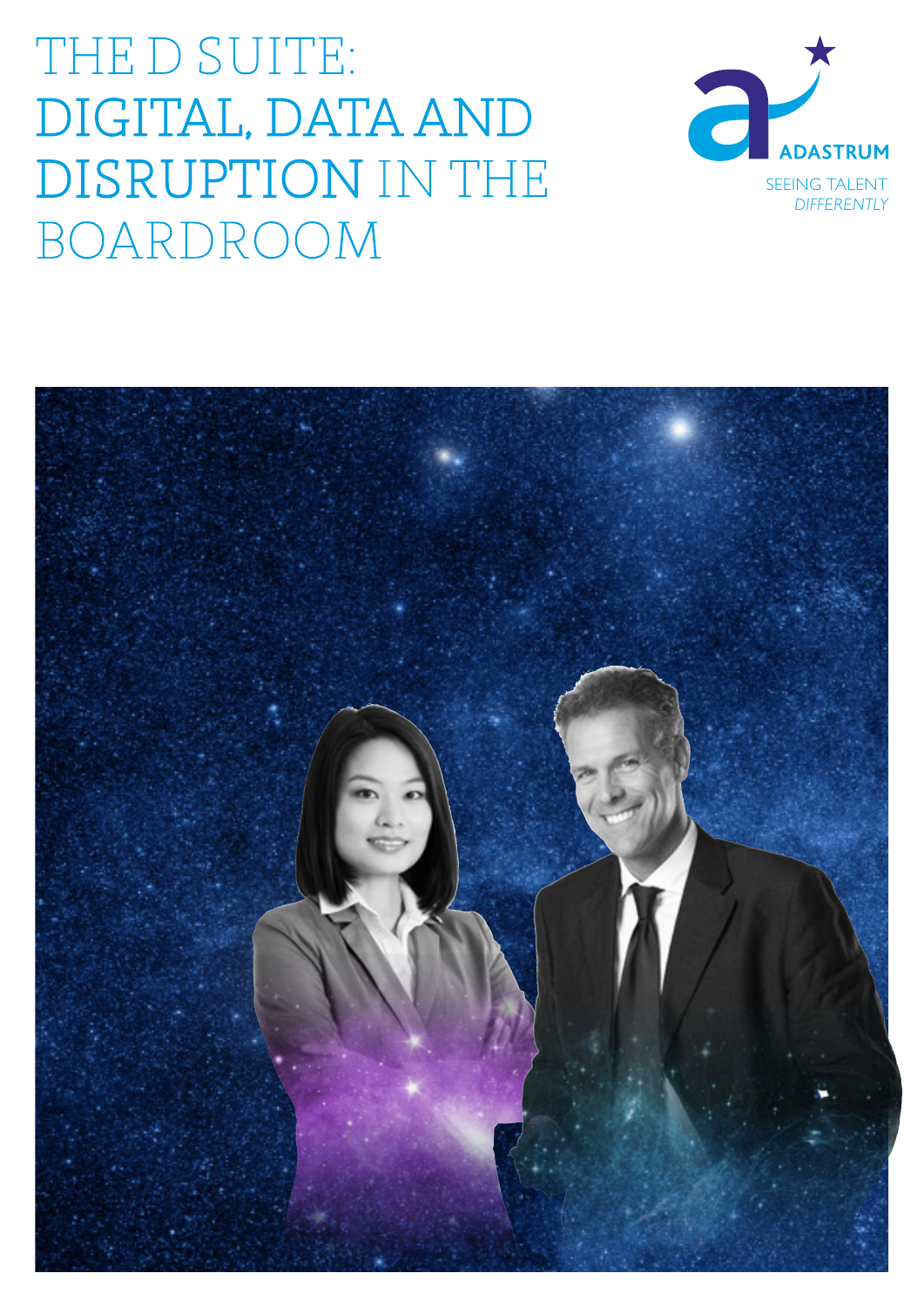# INTRODUCTION

We live in disruptive and incredibly fast paced times. The prolific rise of digital technology and data science is reshaping every facet of society – how we shop, communicate and play. It is also having a profound impact on how we work and how organisations operate. No business can – nor indeed should – avoid the implications, challenges and opportunities that come with embracing digital transformation.

Customers and employees alike have the web at their fingertips 24/7. Mobile technology means that people can make purchasing decisions anytime, anywhere. In addition, people are telling businesses what they want, like and don't like, constantly. This not only offers organisations the potential to enhance interactions with key stakeholders, transform customer experience and engender customer loyalty but it also gives them access to an enormous amount of data, which in turn holds vital business intelligence.

Data in particular is driving the evolution of business and the workspace and this is only set to grow, considering we have barely scratched the surface of the A.I, Machine Learning (ML) and the cognitive computing revolution.

All this emerging technology means that new products and concepts can be bought to market faster than ever. Nimble start-ups and established business giants alike are harnessing technology to disrupt traditional business models, respond to customer demands and steal market share. According to Forbes Insights, 51% of leaders report a high level of risk to their organisation in terms of market share and revenue over the next five years from technology driven disruption from start-ups or innovations by incumbent companies. This brings as many challenges as it does opportunities. One of the biggest challenges for businesses is in how to respond quickly, but appropriately to the disruption occurring around them so that they are able to harness the opportunities that change brings, especially as research from

McKinsey shows that by 2030, 30% of industry revenue will come from new business models.

# 51%

OF LEADERS REPORT A HIGH LEVEL OF RISK TO THEIR ORGANISATION IN TERMS OF MARKET SHARE AND REVENUE OVER THE NEXT FIVE YEARS FROM TECHNOLOGY DRIVEN DISRUPTION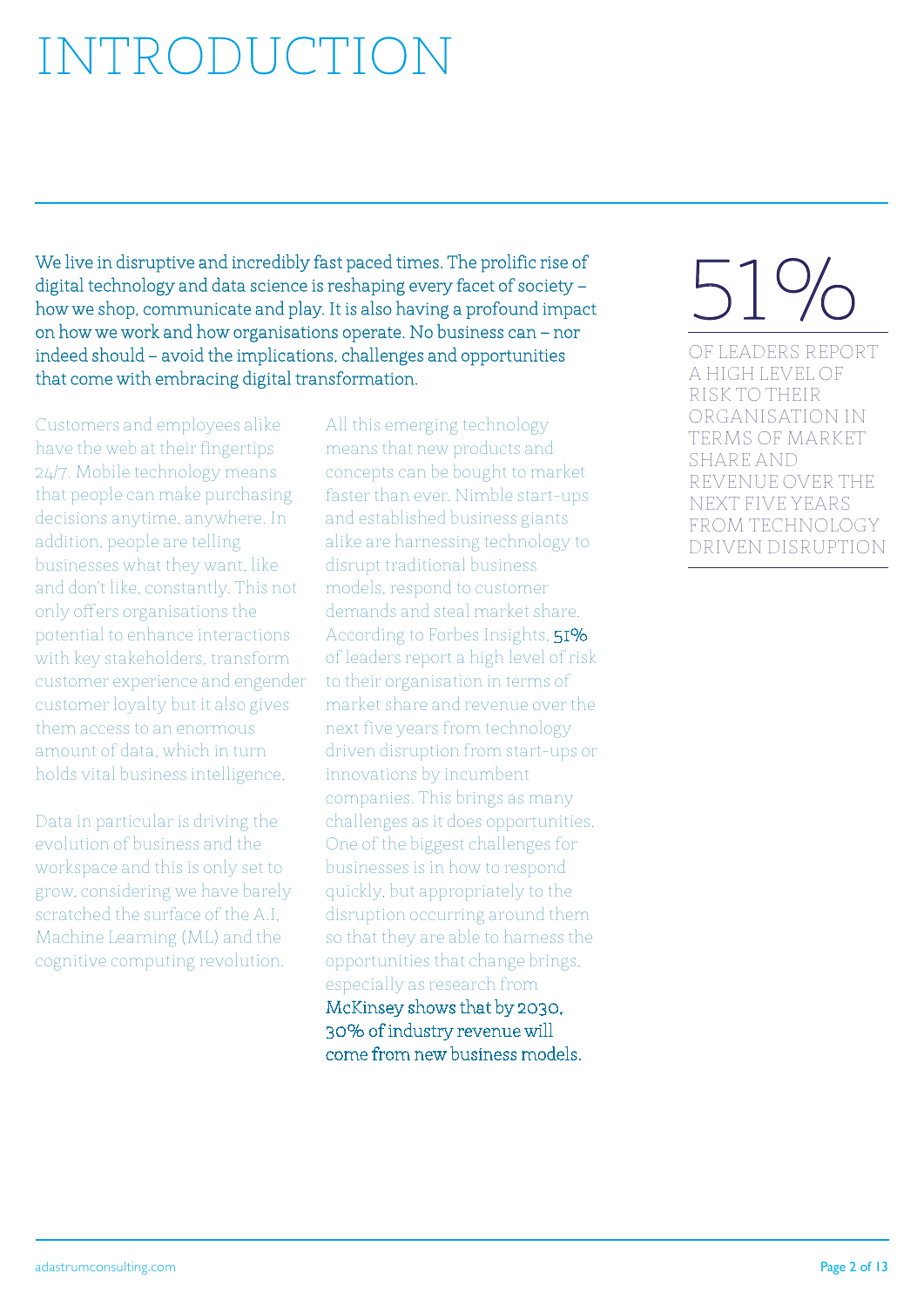### LEADING IN AN AGE OF DISRUPTION

In this world of constant disruption, where speed, agility and innovation are key, the pressures on leadership teams from across industry are multi-faceted and growing. Harnessing digital transformation to respond to disruption and – indeed – to be a disruptor, requires a fundamental shift in business model, impacting everything from customer experience and operations to marketing and culture.

Leaders in this age of digital, data and disruption need to be agile, nimble, adaptable and capable of driving a culture of innovation and continuous improvement. They need to understand how digital technology and data can shape their organisations and those of their competitors, be vigilant to the ever increasing risk from cyber crime, while still retaining the foundations of traditional leadership in terms of displaying emotional intelligence, a sense of purpose and realising the art of the possible.

Strong leadership is perhaps more important than ever in this age of disruption. Fujitsu's most recent Global Digital Transformation Survey found that leadership was one of the key success factors when it comes to digital transformation. The same survey also found, perhaps unsurprisingly, that lack of leadership is a significant challenge for digital transformation. Worryingly, Deloitte's latest Global Human Capital Trends Report found that only 5% of companies feel they have strong digital leaders in place.

#### LEADERSHIP IS ONE OF THE KEY SUCCESS FACTORS WHEN IT COMES TO DIGITAL TRANSFORMATION

Fujitsu, Global Digital Transformation Survey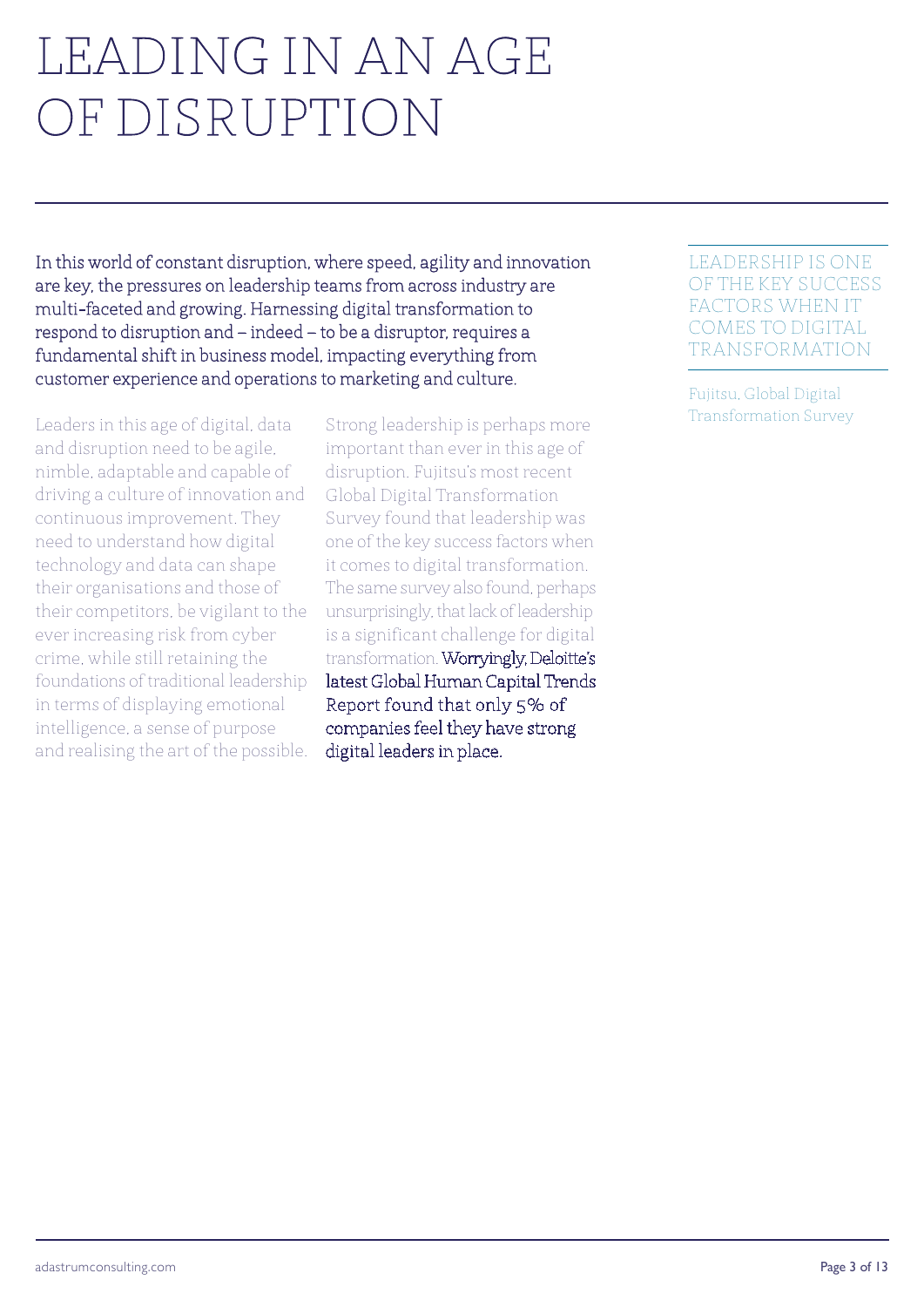## EMERGING ROLES

Perhaps unsurprisingly, leadership roles have changed and developed in recent times to reflect the key role all things digital, data and cyber now play. Chief Data Scientist, Chief Digital Officer, Chief Data Officer, Chief Transformation Officer and Chief Cyber Security Officer – these are not roles that existed until recently, but are now joining the C-Suite and are certainly influencing the executive.

The traditional leadership team is rapidly evolving. The trinity of the CEO, CFO and COO still stands firm, however, new 'Chiefs' and triumvirates of CIO, CDO and CMO or CPO are forming and joining the table reflecting the hugely transformative role that both digital and data are playing across every industry and function of an organisation.

Gartner predicts that by 2019, 90% of large organisations will have a Chief Data Officer while research from PWC shows that 19% of top global companies now have a Chief Digital Officer, 60% of whom have been hired since 2015 and 40% of whom are also C-level members. The Chief Digital Officer role however will in a relatively short time cease to exist as there will be no such thing as a non-digital company.



GARTNER PREDICTS THAT BY 2019, 90% OF LARGE ORGANISATIONS WILL HAVE A CHIEF DATA OFFICER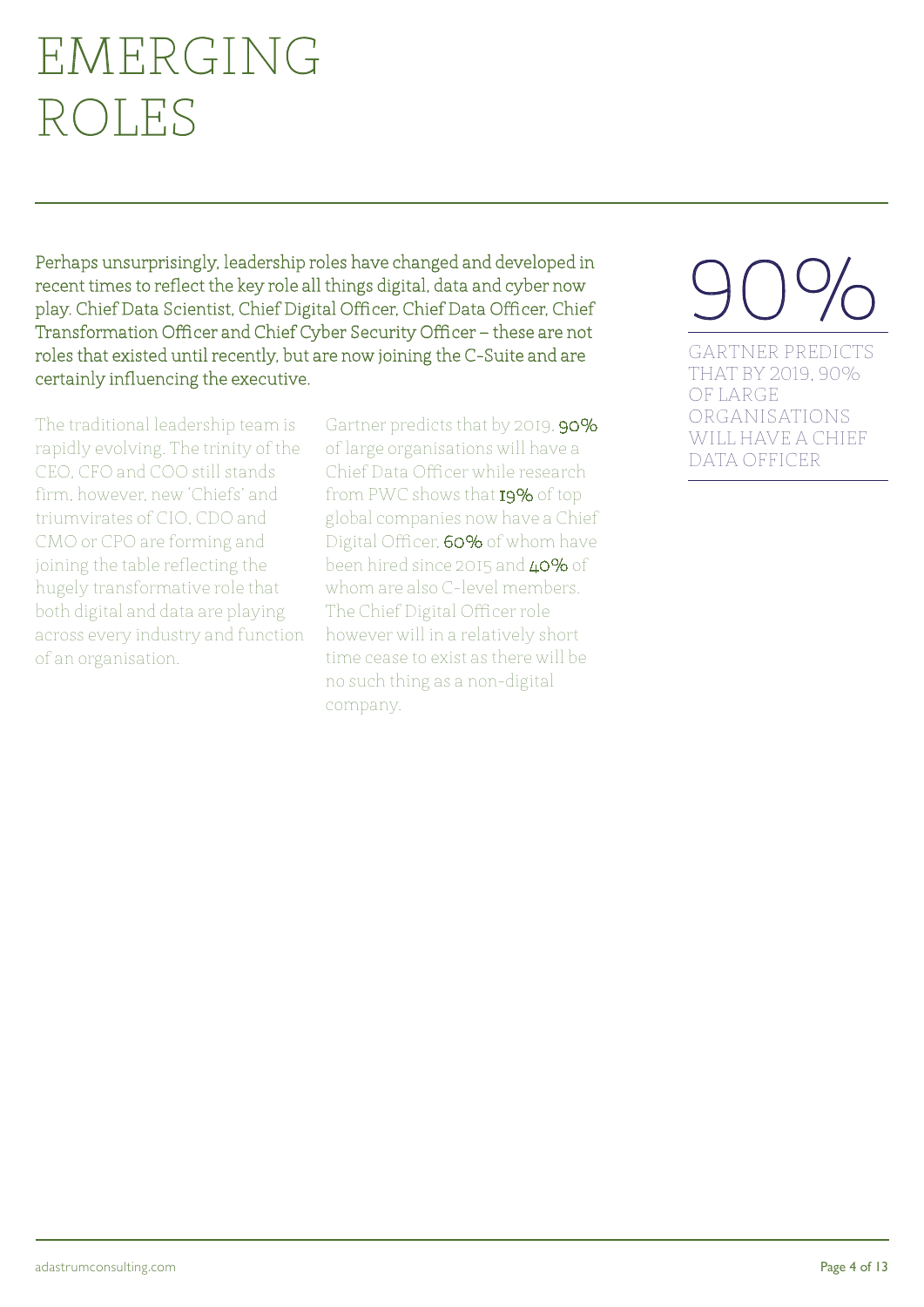# DEVELOPING DIGITAL LEADERS

While such change brings huge opportunities for growth, it also raises challenges. For example, for a recent Executive Search mandate, 78% of the CDOs we engaged with were in their first senior leadership role. As such, they will have limited experience of how to operate at executive level and speak 'executive' language or use it to obtain the critical stakeholder buy-in and investment.

However, there is much that both the 'old' and 'new' Chiefs can learn from each other. Dynamic, forward thinking businesses appreciate that Data and Digital now affect nearly every aspect of an organisation, at all levels, and can't be viewed solely as a technology issue – they offer a way to transform business operations for the better. With this come different approaches and new, agile ways of working. Chief Data and Digital Officers can help to introduce these working methodologies and further educate their peers about the power of Digital and Data, helping shape business strategies in order to deliver exceptional and innovative customer centric experiences.

In turn, more established board members can help those in their first leadership roles to develop the unique skill set needed at such a senior level. This includes not just excellent business acumen and a focus on solving business problems but also softer skills such as Emotional Intelligence (EQ), speaking the 'right' executive language and building collaborative networks.

# 78%

OF CHIEF DATA OFFICERS SURVEYED WERE IN THEIR FIRST SENIOR LEADERSHIP ROLE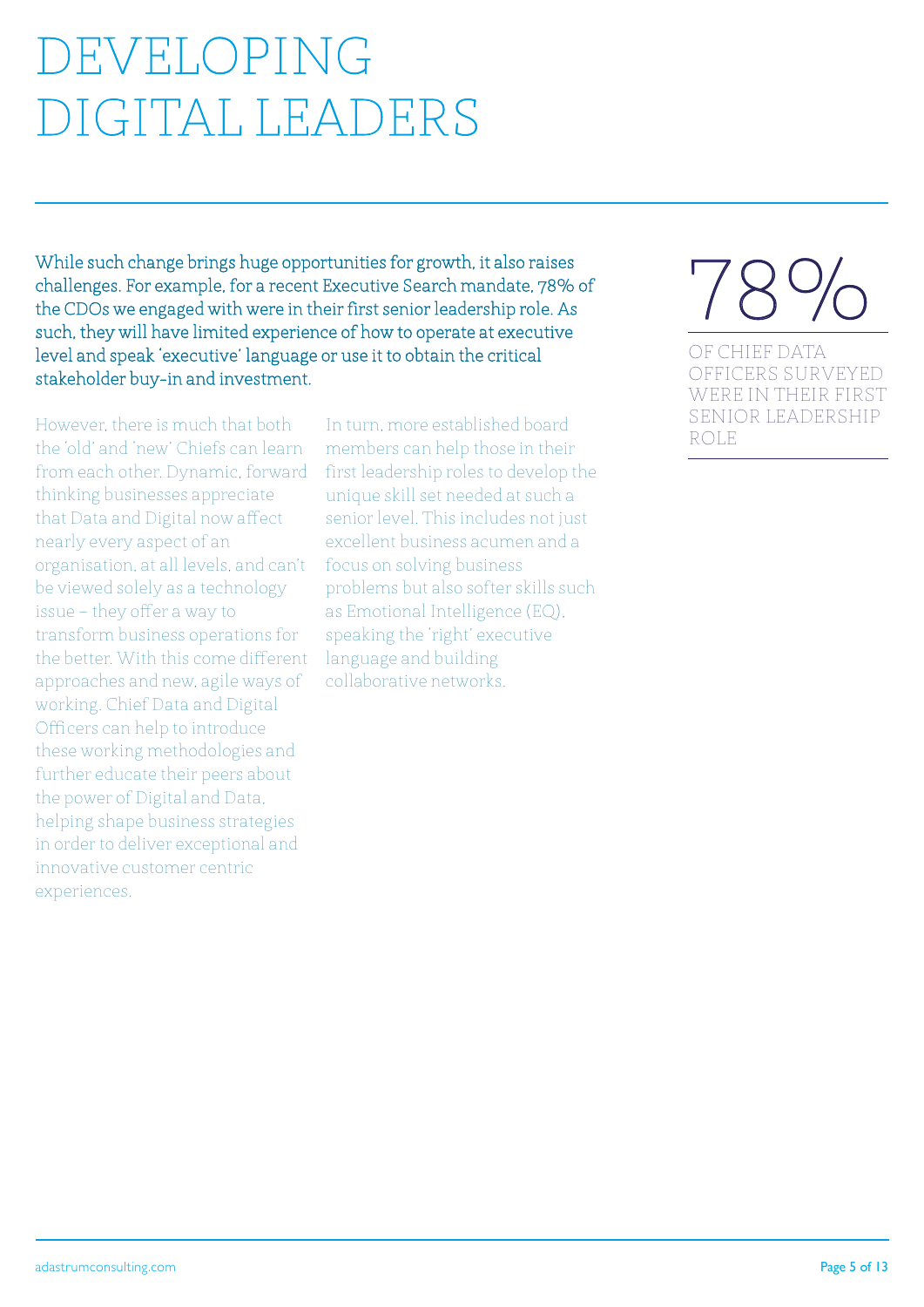## IDENTIFYING FUTURE LEADERS

Finding good digital leaders is not as simple as identifying the candidate with the most experience and expertise in digital technology, data, or cyber. With such a rapidly evolving domain, modern leaders should have a unique skill set, which combines a wide range of business, technical and 'softer' skills.

An orgainsation's digital maturity will also play a big role in the type of senior roles needed. Relatively digitally immature organisations for example, may benefit from a Chief Transformation Officer, or a Chief Digital Officer. Those who have already embraced digital transformation to the extent that it is an ingrained part of the business may be at the stage where they can drop the 'digital' from job titles, as for them, there will be no such thing as a non-digital role!

However, there are some core elements that need to be considered regardless of digital maturity.

Modern leaders need to be agents of change more than ever. They must be a visionary, a disrupter and a master storyteller who needs to be able to articulate the art of the possible to a wide variety of groups, hierarchies and stakeholders.

#### Key considerations include:

#### $\star$  The importance of emotional intelligence

While a high IQ is undoubtedly an important factor, it is not the only measure of intelligence that should be considered. Equally important is emotional intelligence or EQ, which affects how we manage behaviour (both our own and others'), navigate social situations and make decisions.

It is distinct from one's wider intellect but can be acquired and improved with practice. It is also vital in senior leadership roles, as being able to recognise your own and others' emotions and interact with colleagues accordingly is incredibly important to building influence, story telling and developing effective relationships.

### EQ EMOTIONAL INTELLIGENCE IS AS IMPORTANT AS MORE TRADITIONAL FACTORS, SUCH AS A HIGH IQ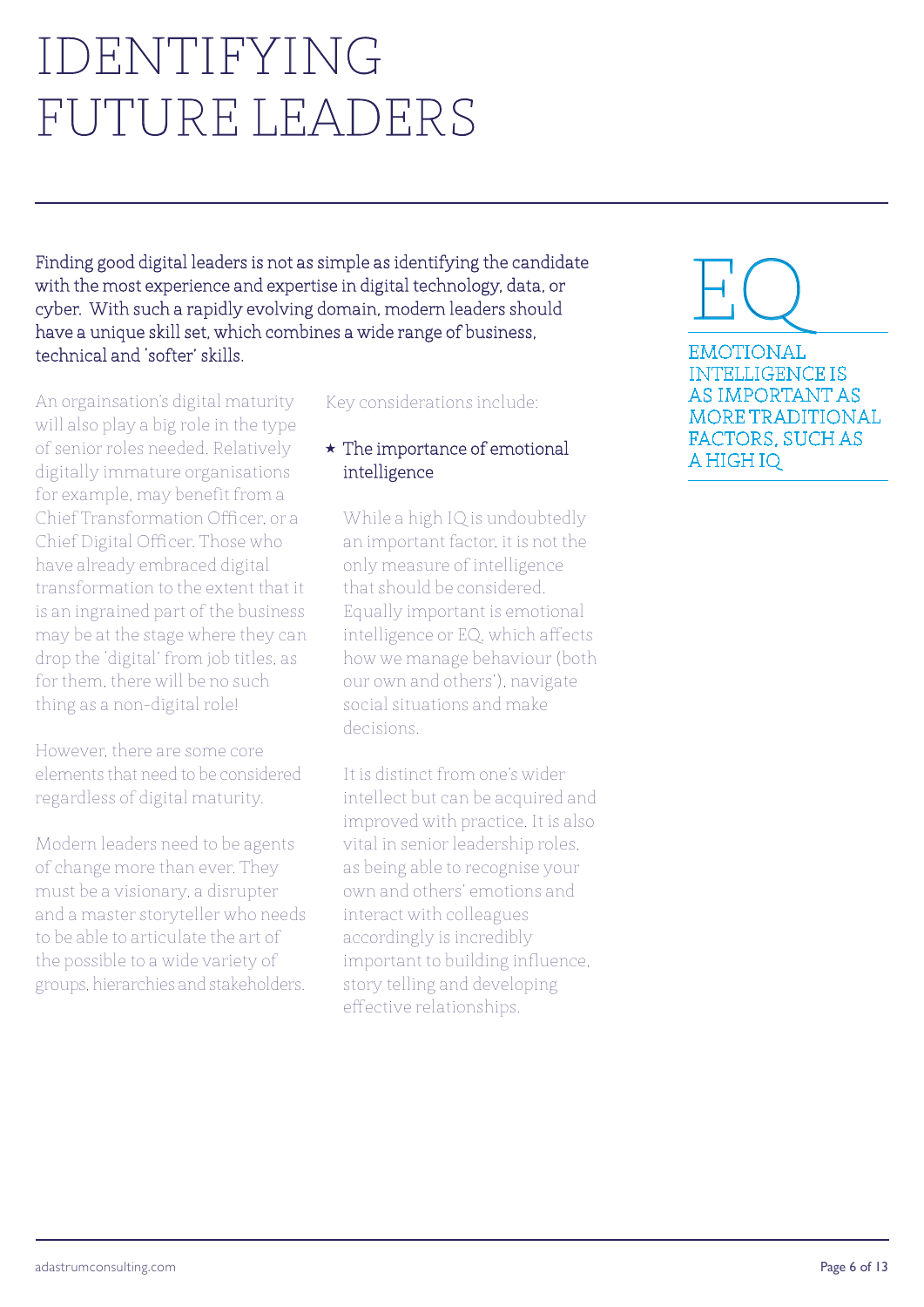### IDENTIFYING FUTURE LEADERS

### $\star$  Speaking the right language

Many data scientists rely on the data to do the talking for them, but at executive level, they need to be able to create a vision and build a narrative of the "art of the possible", to articulate and – importantly – sell it to the senior leadership team.

For many organisations, data is still a relatively immature function. Therefore, leaders will need to be able to champion data and evangelise about what a good data strategy can achieve for the organisation.

This will also mean they need to take an enterprise wide view. The expertise built in a data team need not be focused just on customer centric insights or marketing but can also be exploited across the business functions, be that finance or HR, to help the executive make better informed business decisions.

### $\star$  Building networks

Unlike more traditional and well understood executive roles such as the CFO or CIO, new roles such as Chief Data and Digital Officers have no established network of peers to learn from and collaborate with. Their backgrounds vary from IT and marketing to pricing analytics and data science. In addition, the role of the data function is less well understood by traditional executives and their functional accountability.

Digital and data by their very nature cut across an organisation and the CDO's need to be able to establish their position as collaborative executives and build a support network.

LEADERS NEED TO BE ABLE TO CHAMPION DATA AND EVANGELISE ABOUT WHAT A GOOD DATA STRATEGY CAN ACHIEVE FOR THEIR ORGANISATION.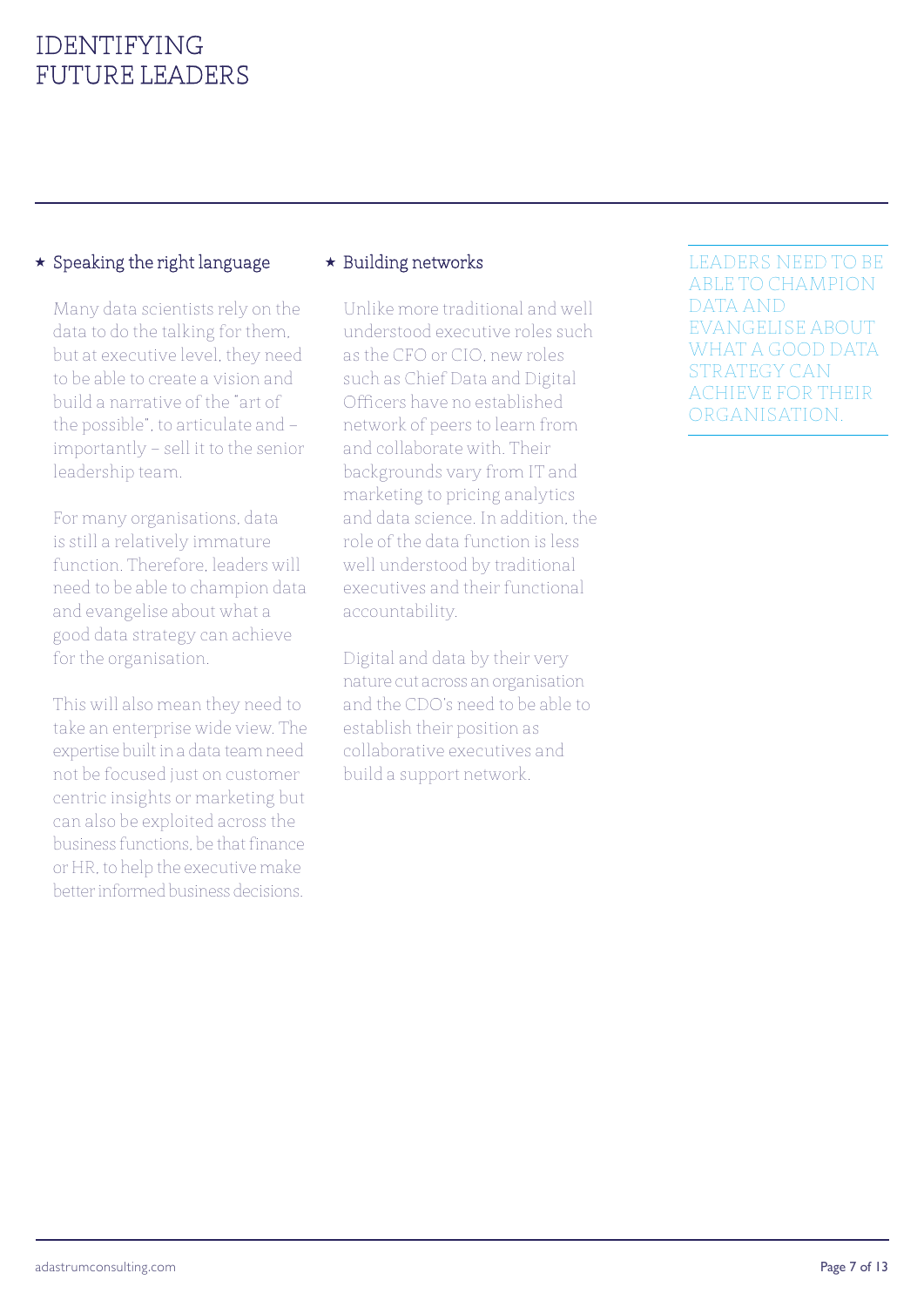## FINDING THE RIGHT TALENT

Sourcing talent with the right combination of traditional leadership skills and exceptional digital acumen can be challenging, especially when organisations consistently make the same mistakes in their approach.

#### These include:

#### $\star$  Treating succession planning as the 'poor relation'

While businesses invest significant time and financial resource in implementing and executing talent management strategies, many fail to acknowledge the importance of succession planning. Often seen as the 'poor relation' of talent management, succession planning is not always given the attention it deserves, yet if not looked at correctly, it can have severe repercussions. Ideally, succession planning should feed into a wider talent management programme and take a long-term strategic view. A key part of this needs to be establishing what future potential looks like and how it can be nurtured.

#### $\star$  Focusing on current top performers

Many organisations take the approach of looking at current top performers and ear marking them for leadership. Yet just because an individual is, for example, performing brilliantly in a sales role, this does not mean they will excel in the many areas that are needed for good leadership. Merely focusing on performance does not take into account crucial elements such as aspiration or motivation.

Another common approach that businesses take when it comes to succession planning is to bring people up in silos, without exposing them to other business functions and operations. Good succession planning should first identify who has potential (beyond just current performance indicators) and then look to expose these individuals to different areas of the business. For example, if they are going to be expected to manage multi-disciplined teams as a future leader, then they need to have an understanding of each of those business disciplines.

GOOD SUCCESSION PLANNING SHOULD FIRST IDENTIFY WHO HAS POTENTIAL AND THEN LOOK TO EXPOSE THESE INDIVIDUALS TO DIFFERENT AREAS OF THE BUSINESS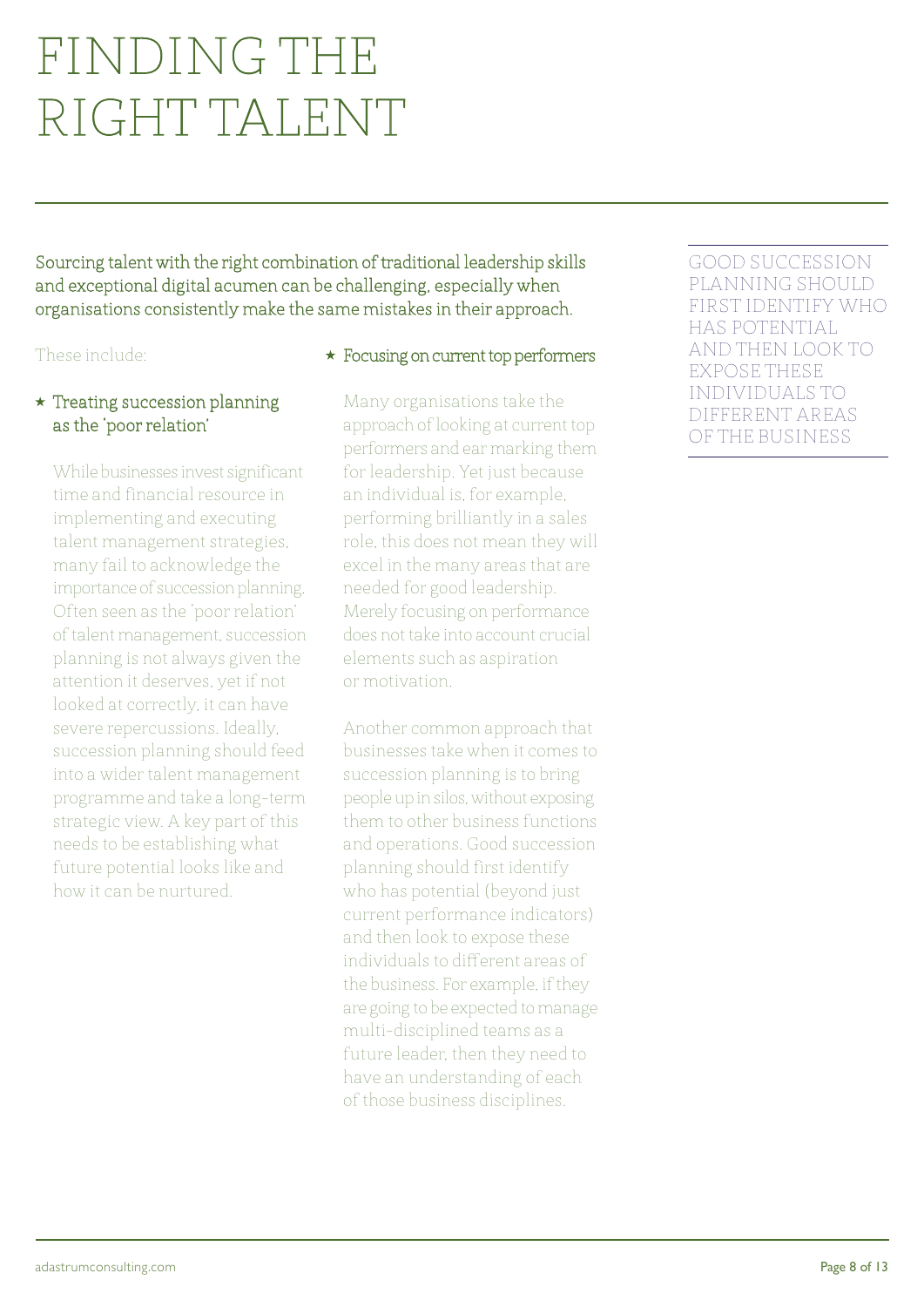### $\star$  Hiring in your own image

Although it may be tempting for the existing leadership team to hire future replacements in their image, to do so may be to ignore the issues future leaders will need to address. The business world is rapidly changing, with new models and technologies turning traditional practices on their heads. Future business leaders need to have the skills to operate in a brave new world. In addition, organisations need to look at the bigger picture, including where the business is now, and where it wants to go. It may be that the current CEO is a transformative leader, who has taken the company on a journey of change. The next CEO does not necessarily need to have the same transformation skills, but instead may need more of a stabilising leadership style.

#### $\star$  Looking at the job title, not the problem that needs to be solved

When it comes to recruiting senior leaders, rather than refreshing an overly-detailed job specification which probably hasn't been looked at for years, organisations need to spend more time thinking about what problems the appointment needs to solve.

Senior leadership teams need to ask themselves what they want any new senior appointment to bring the team (given that technical excellence should be just the basic requirement). What are the success criteria? Be equally clear about the personal characteristics needed.

### $\star$  Not thinking outside the box

All too often organisations look for talent in the same small pool. Yet hiring from competitors is not always the way forward. It can be argued that if organisations only look to their competitors, they will hire followers, not leaders. Organisations should not be afraid to look outside their industries for talent as many skills will transfer over and fresh eyes from a different business sector can see problems more clearly than those who work in it day to day. They may have already seen and solved very similar issues.

Every industry has its own specialisms and technical know how, whether this is front of office trading or nuances in manufacturing where industry knowledge is key, but many skills are transferrable.

SENIOR LEADERSHIP TEAMS NEED TO ASK THEMSELVES WHAT THEY WANT ANY NEW SENIOR APPOINTMENT TO BRING THE TEAM, AND BE EQUALLY CLEAR ABOUT THE PERSONAL CHARACTERISTICS NEEDED.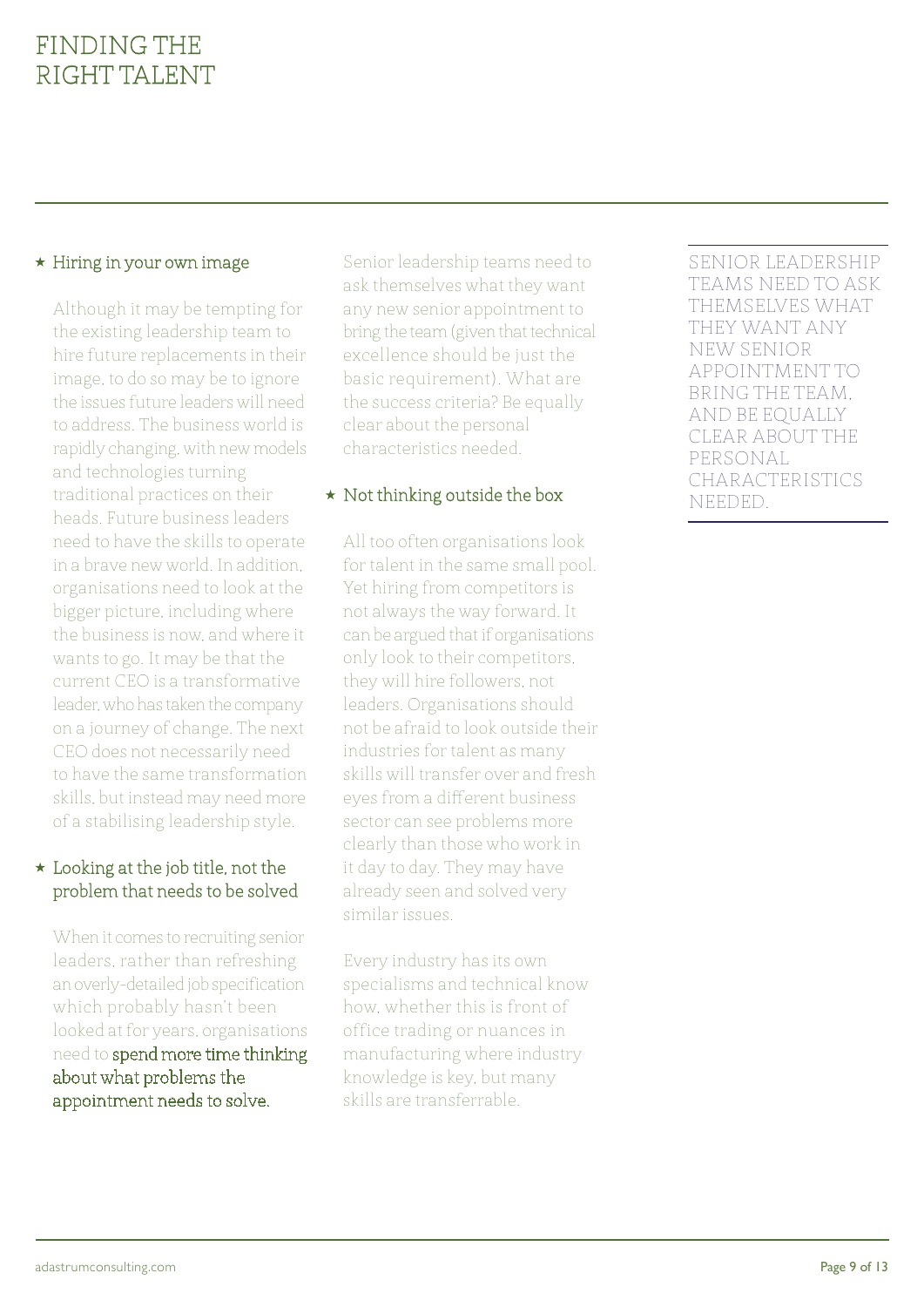### FINDING THE RIGHT TALENT

Organisations also need to rethink their approach to working practices and become more open to part-time and flexible working.

### $\star$  Not appreciating the importance of purpose

What do Steve Jobs, Nelson Mandela, Angela Merkel and Richard Branson all have in common? On the face of it, not a great deal – they're all leaders with very different styles and behaviours. But they do share one common trait, which is a strong sense of purpose.

An evidenced-based leadership model – the result of research as part of a collaboration between Kingston Business School's Wellbeing at Work research group and Adastrum Consulting – looks to provide a clear, evidenced-based foundation for understanding the process of leading with purpose and why it is central to success. Key findings from the research and resulting model show how focusing on a sense of purpose can lead to success. As such, it is important for organisations to establish any potential senior appointment's sense of purpose at the earliest opportunity.

EXEMPLARY LEADERS SHARE ONE COMMON TRAIT, WHICH IS A STRONG SENSE OF PURPOSE.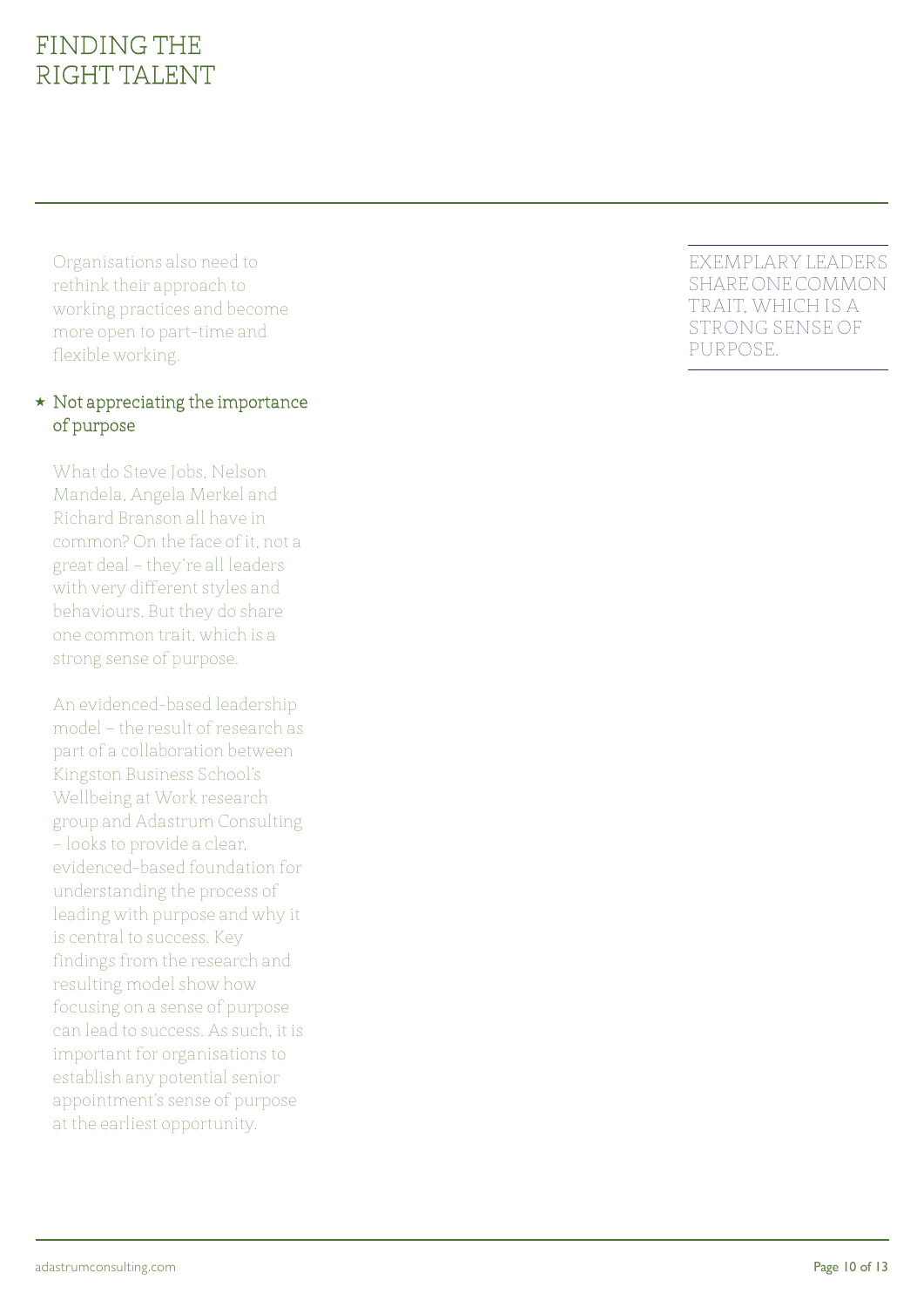### A NEW APPROACH TO LEADERSHIP DEVELOPMENT

### Rapidly evolving technology and disruptive business models call for a different approach to leadership. As such, a new approach to how leaders are developed is also needed.

A great digital leader is a hugely valuable and impactful resource, who can help transform a business, deliver effective growth strategies, build great teams and of course make the difference between success and failure for an organisation. With such high stakes at play, it should come as no surprise that identifying, developing and retaining quality leaders can be a challenge. This is why leadership development has such a vital role to play in both identifying successful leaders, and also pinpointing areas for growth and development.

However, traditional development tools tend to focus on standardised characteristics of leaders, (how they behave, think and feel) independently of the context of the environment that they will be applied in; leadership does not exist independently of its application!

For too long there has been a spotlight on specific sets of static characteristics and a focus on 'leaders' and 'followers'. However it is hugely important to take a holistic approach that goes beyond behaviour and personality types. This should look at how success is defined; explore a leader's sense of purpose and how their leadership style and the organisational context of the environment they are leading in act as a facilitator or barrier to achieving successful outcomes.

This is a notion that has been backed up by groundbreaking research Adastrum Consulting carried out with Kingston Business School's Wellbeing at Work Research Group. The findings identified that a sense of purpose, not a specific set of characteristics, is the key to successful leadership. However, characteristics as well as timing and importantly context can act as barriers or facilitators to purpose.

FOR TOO LONG THERE HAS BEEN A SPOTLIGHT ON SPECIFIC SETS OF STATIC CHARACTERISTICS AND A FOCUS ON 'LEADERS' AND 'FOLLOWERS'.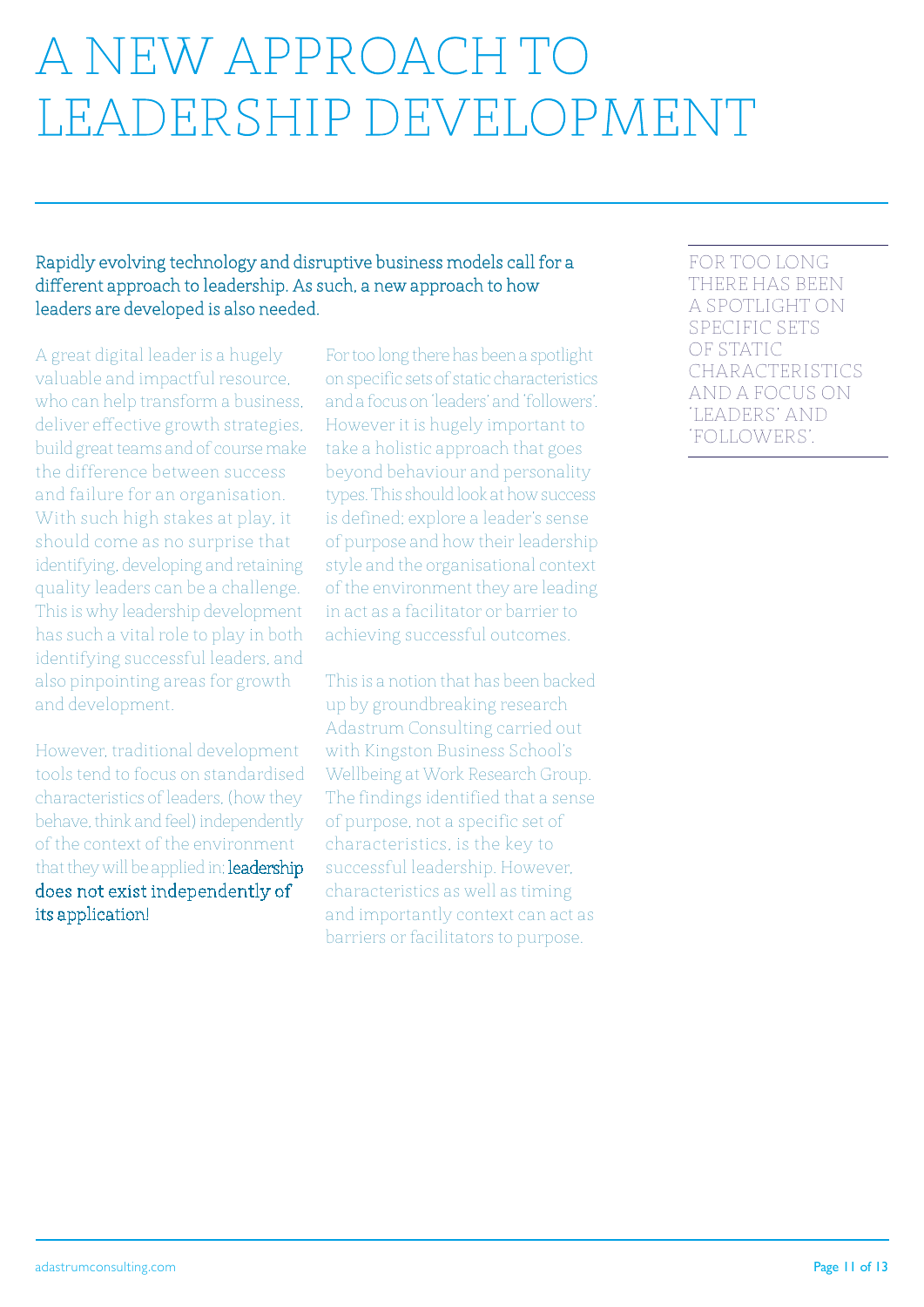### A NEW APPROACH TO LEADERSHIP DEVELOPMENT

It also showed that a leader's sense of purpose is more likely to translate to success if certain key facilitators are present, and if certain key barriers are absent/overcome. Facilitators of and barriers to success exist both within (self) and outside (environment/culture/organisation) of the person.

That is not to say that behaviours are not important, as they facilitate a leader's sense of purpose. For example, the research demonstrated that key behavioural facilitators included behaviours relating to an individual's ability to develop trust, adapt to change, influence others, create vision and have the fortitude to see things through.

In the same way, exploring key contextual elements such as whether an organisation's structure supports what an individual leader wants to or has been asked to achieve or whether they have sufficient responsibility to perform at their best, is hugely important.

Helping leaders to develop in this way can help to show not only how well individuals lead but also to what extent their organisation aids or hinders them in being successful, combining leadership development and organisational diagnostics.

FACILITATORS OF AND BARRIERS TO SUCCESS EXIST BOTH WITHIN AND OUTSIDE OF THE PERSON.